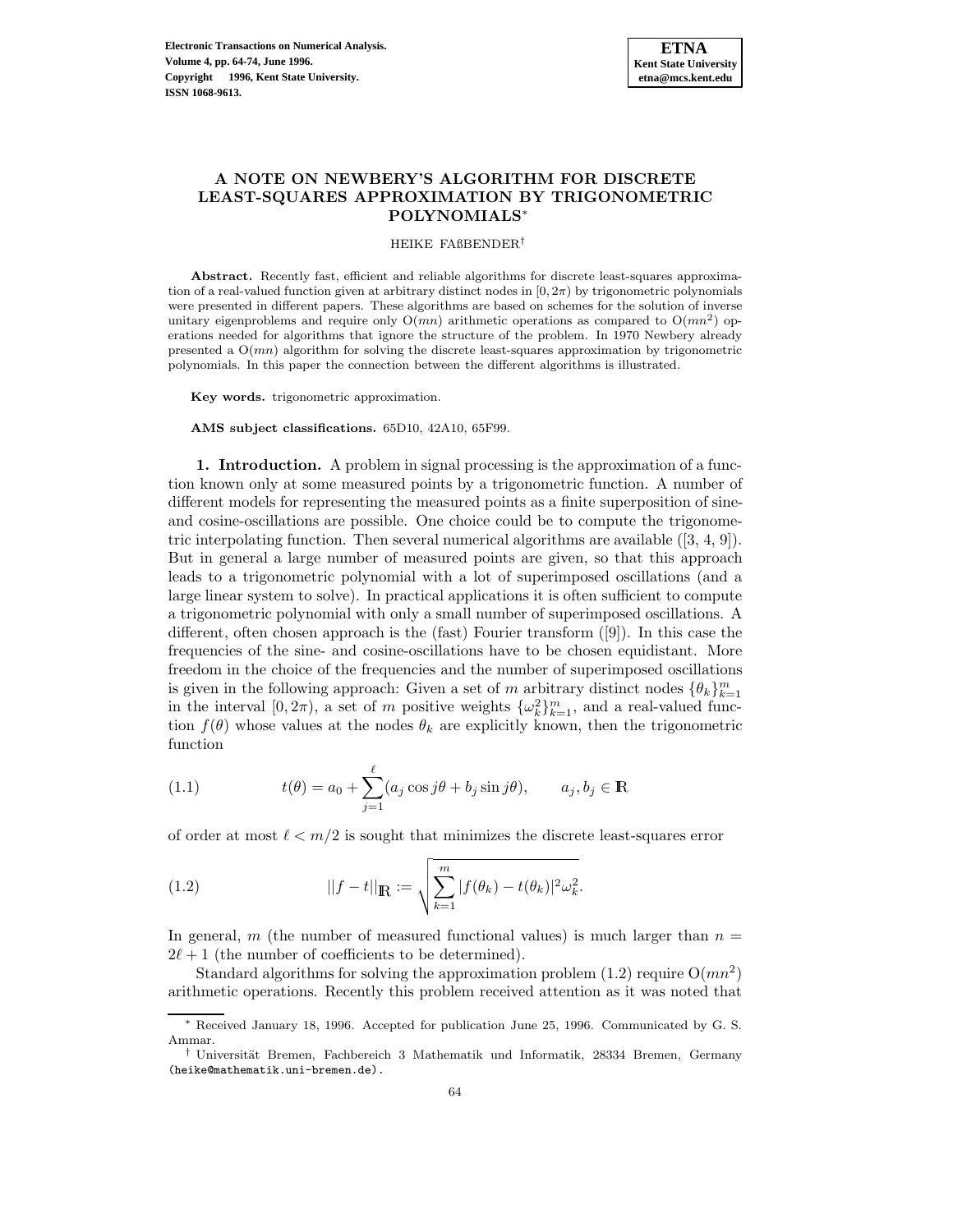#### Heike Faßbender 65

fast algorithms can be developed [11, 5, 7]. These algorithms are based on schemes for the solution of inverse unitary eigenvalue problems and require merely  $O(mn)$ arithmetic operations. Section 2 gives a short description of these algorithms. Already in 1970, Newbery [10] presented a  $O(mn)$  algorithm to solve the least-squares approximation by trigonometric polynomials. This algorithm is closely related to the algorithms described in Section 2. In Section 3 Newbery's algorithm is given. Its connection to the algorithms given in Section 2 is described in Section 4.

**2. Algorithms based on the inverse unitary eigenproblem.** In [11] Reichel, Ammar, and Gragg reformulate the problem (1.2) as the following standard least-squares problem: Minimize

(2.1) 
$$
||DAc - Dg||_2 = \min,
$$

where  $D = diag(\omega_1, ..., \omega_m) \in \mathbb{C}^{m \times m}$  is a diagonal matrix with the given weights on the diagonal and A is a transposed Vandermonde matrix

$$
A = \begin{pmatrix} 1 & z_1 & \cdots & z_1^{n-1} \\ 1 & z_2 & \cdots & z_2^{n-1} \\ \vdots & \vdots & & \vdots \\ 1 & z_m & \cdots & z_m^{n-1} \end{pmatrix} \in \mathbb{C}^{m \times n}
$$

with  $z_k = exp(i\theta_k)$ .  $g = [g(z_1),...,g(z_m)]^T \in \mathbb{C}^m$  is a vector of the values of a complex function  $g(z)$  and  $c = [c_0, ..., c_{n-1}]^T \in \mathbb{C}^n$  is the solution vector. With the proper choice of  $n$  and  $g$ , it is easy to see that the coefficients of the trigonometric polynomial (1.1) that minimizes the error (1.2) can be read off of the least-squares solution  $\hat{c}$  of (2.1) (see [11]).

The solution  $\hat{c}$  can be computed by using the QR decomposition of DA. Since DA has full column rank, there is an  $m \times m$  unitary matrix Q with orthonormal columns and an  $m \times n$  upper triangular matrix R with positive diagonal elements such that

$$
DA = QR = (Q_1|Q_2) \begin{pmatrix} R_1 \\ 0 \end{pmatrix} = Q_1R_1,
$$

where  $Q_1 \in \mathbb{C}^{m \times n}$  has orthonormal columns and  $R_1 \in \mathbb{C}^{n \times n}$  has positive diagonal elements. The solution of (2.1) is given by  $\hat{c} = R_1^{-1} Q_1^H D g$ . Algorithms that solve<br>the legat squares problem via the OB decomposition of  $D A$  without using the special the least squares problem via the QR decomposition of DA without using the special structure require  $O(mn^2)$  arithmetic operations ([8]).

In [11] Reichel, Ammar, and Gragg present an approach to compute the QR decomposition of DA that is based on computational aspects associated with the family of polynomials orthogonal with respect to an inner product on the unit circle. Such polynomials are known as Szegő polynomials. The following interpretation of the elements of  $Q_1$  and  $R_1$  in terms of Szegő polynomials can be given :  $Q_1$  is determined by the values of the Szegő polynomials at the nodes  $z_k$ .  $R_1$  expresses the power basis in terms of the orthonormal Szegő polynomials. Therefore, the columns of  $R_1^{-1}$  are the coefficients of the Szegő polynomials in the power basis. There exist algorithms for determining the values of the Szegő polynomials at nodes  $z_k$  ([11, 6]) which require  $O(mn)$  arithmetic operations. The computation of the columns of  $R_1^{-1}$  relies on the Szegő recursion and is closely related to the Levinson algorithm as  $(DA)^TDA = R_1^T R_1$ is a Toeplitz matrix.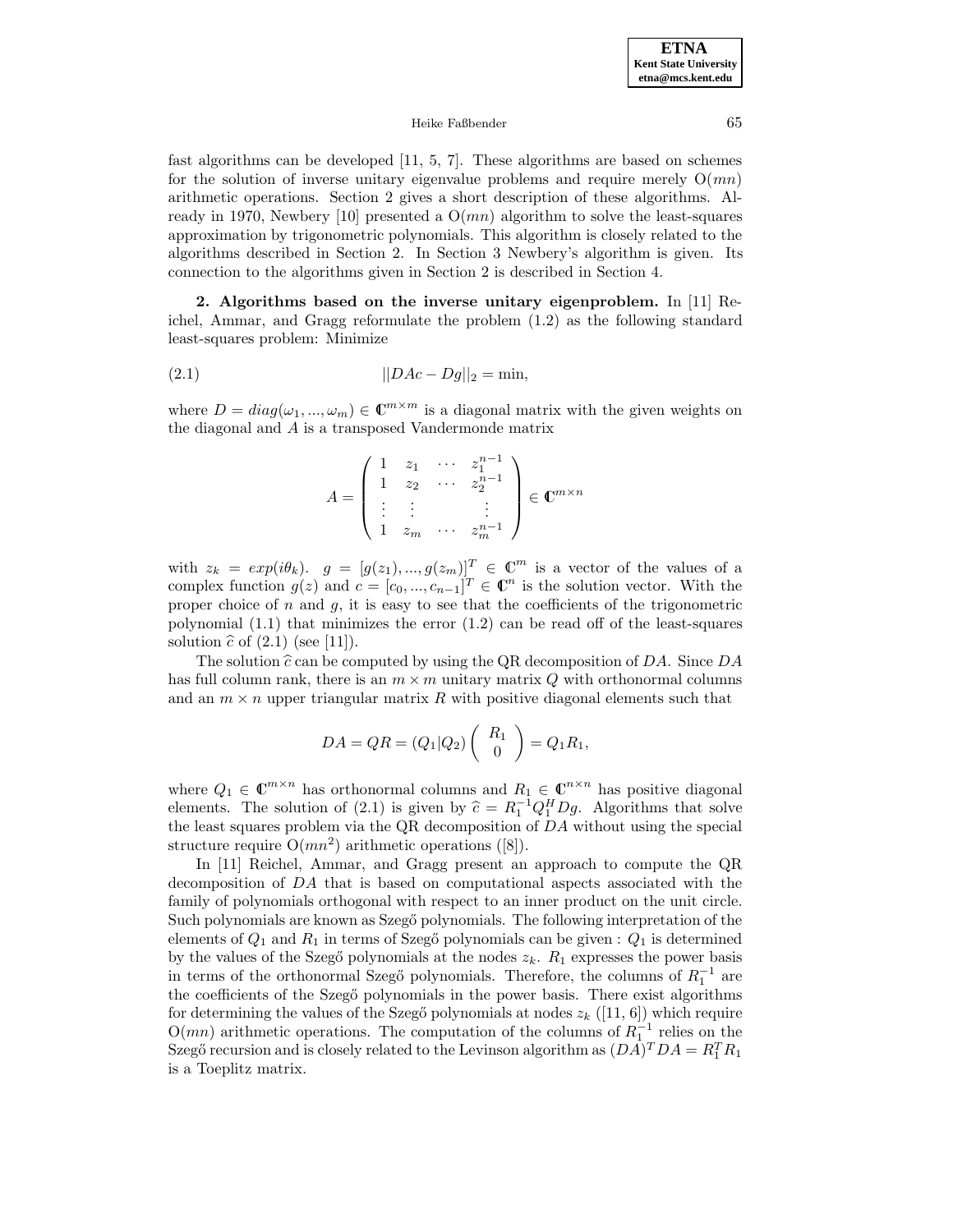Observe that

$$
DA = \begin{pmatrix} \omega_1 & \omega_1 z_1 & \omega_1 z_1^2 & \cdots & \omega_1 z_1^{n-1} \\ \vdots & \vdots & \vdots & & \vdots \\ \omega_m & \omega_m z_m & \omega_m z_m^2 & \cdots & \omega_m z_m^{n-1} \end{pmatrix}
$$
  
=  $(q, \Lambda q, \Lambda^2 q, ..., \Lambda^{n-1} q)$   
=  $\sigma_0(q_0, \Lambda q_0, \Lambda^2 q_0, ..., \Lambda^{n-1} q_0)$ 

with  $q := (\omega_1, ..., \omega_m)^T, \sigma_0 = ||q||_2, q_0 := \sigma_0^{-1}q$  and  $\Lambda = diag(z_1, ..., z_m)$ . Thus, the matrix DA is given by the first n columns of the Krylov matrix  $K(\Lambda, q, m) =$  $(q, \Lambda q, ..., \Lambda^{m-1}q)$ . We may therefore use the following consequence of the Implicit Q Theorem (see, for instance, [8, p. 367]) to compute the desired QR decomposition: If there exists a unitary matrix U such that  $U^H \Lambda U = H$  is a unitary upper Hessenberg matrix with positive subdiagonal elements, then the QR decomposition of  $K(\Lambda, q_0, m)$ is given by UR with  $R = K(H, e_1, m)$ . The construction of such a unitary Hessenberg matrix from spectral data, here-contained in  $\Lambda$  and  $q_0$ , is an inverse eigenproblem. Thus the best trigonometric approximation to  $f$  can be computed via solving this inverse eigenproblem. Because of the uniqueness of the here-given QR decomposition of  $K(\Lambda, q_0, m)$ , it follows from the above given interpretation of the elements of  $Q_1$ that the elements in U are the values of the Szegő polynomials at the nodes  $z_k$ . Thus solving the inverse unitary Hessenberg eigenvalue problem  $U^H \Lambda U = H$  is equivalent to computing values of Szegő polynomials.

Unitary Hessenberg matrices have special properties which allow the development of efficient algorithms for this class of matrices. Any  $n \times n$  unitary Hessenberg matrix with positive subdiagonal elements can be uniquely parametrized by  $n$  complex parameters, that is

$$
H = G_1(\gamma_1)G_2(\gamma_2)\cdots G_n(\gamma_n),
$$

for certain complex-valued parameters  $|\gamma_k| < 1, 1 \leq k < n$ , and  $|\gamma_n| = 1$ . Here  $G_k(\gamma_k)$ denotes the  $n \times n$  Givens reflector in the  $(k, k + 1)$  plane

$$
G_k = G_k(\gamma_k) = diag(I_{k-1}, \begin{bmatrix} -\gamma_k & \sigma_k \\ \sigma_k & \overline{\gamma_k} \end{bmatrix}, I_{n-k-1})
$$

with  $\gamma_k \in \mathbb{C}, \sigma_k \in \mathbb{R}^+, |\gamma_k|^2 + \sigma_k^2 = 1$ , and

$$
G_n(\gamma_n) = diag(I_{n-1}, -\gamma_n)
$$

with  $\gamma_n \in \mathbb{C}, |\gamma_n| = 1$ . The nontrivial entries  $\gamma_k$  are called *Schur parameters* and the  $\sigma_k$  are called *complementary Schur parameters*. Ammar, Gragg, and Reichel make use of this parametrization in [2] by developing an efficient and reliable algorithm (IUQR-algorithm) for solving the inverse unitary Hessenberg eigenvalue problem. The algorithm manipulates the *n* complex parameters instead of the  $n^2$  matrix elements. An adaptations of the IUQR scheme to the computation of the vector  $c' = Q_1^H Dg$  can be given, which requires  $O(mn)$  arithmetic operations. After computing the vector c', the least-squares solution  $\hat{c} = R_1^{-1}c'$  of (2.1) can be obtained using an algorithm<br>closely related to the Levinson algorithm. Beichel, Ammar, and Gragg present in [11] closely related to the Levinson algorithm. Reichel, Ammar, and Gragg present in [11] a  $O(n^2)$  algorithm to compute  $R_1^{-1}b$  for an arbitrary vector  $b \in \mathbb{C}^n$ .

The algorithms proposed by Reichel, Ammar, and Gragg in [11] construct the least-squares solution  $\hat{c}$  of (2.1) in  $O(mn+n^2)$  arithmetic operations. The coefficients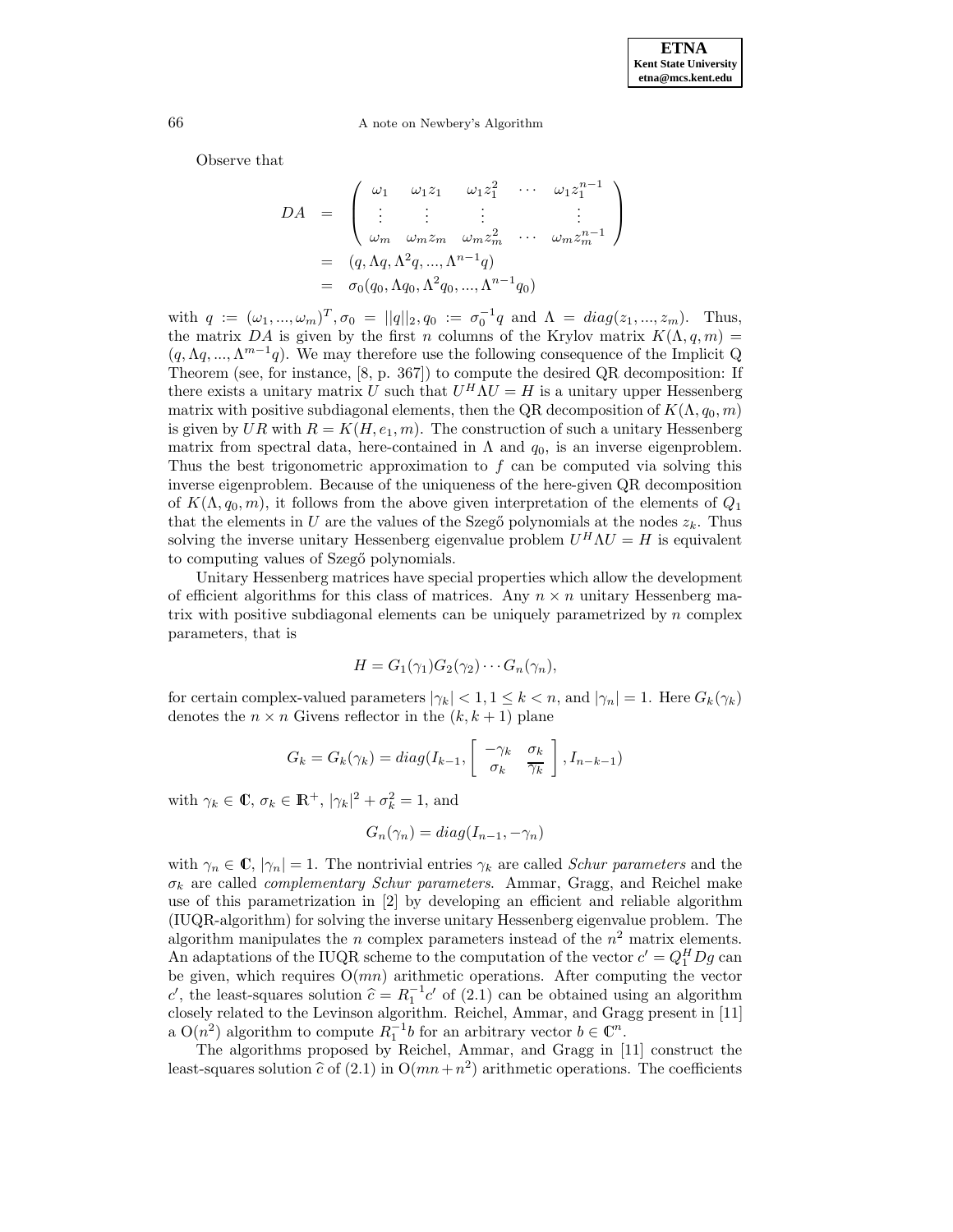#### Heike Faßbender 67

of the optimal trigonometric polynomial t of  $(1.2)$  can be recovered from  $\hat{c}$ . This representation of t is convenient if we desire to integrate or differentiate the polynomial or if we wish to evaluate it at many equidistant points on a circle with a center at the origin. If we, on the other hand, only desire to evaluate  $t$  at a few points, then we can use the representation of t in terms of Szegő polynomials. For details see [11].

The method proposed by Reichel, Ammar, and Gragg to solve the real-valued approximation problem (1.2) computes the real-valued solution using complex arithmetic by solving an inverse unitary Hessenberg eigenvalue problem  $U^H \Lambda U = H$ , where a unitary Hessenberg matrix is constructed from spectral data. Now  $H =$  $G_1(\gamma_1)G_2(\gamma_2)\cdots G_n(\gamma_n)$  can be transformed to  $G_o G_e^H$  by a unitary similarity transformation (see [1]), where

$$
G_o = G_1(\gamma_1)G_3(\gamma_3)\cdots G_{2[(n+1)/2]-1}(\gamma_{2[(n+1)/2]-1}) = \begin{pmatrix} -\gamma_1 & \sigma_1 & & & \\ \sigma_1 & \overline{\gamma}_1 & & -\gamma_3 & \sigma_3 \\ & & \sigma_3 & \overline{\gamma}_3 & \\ & & & \ddots \end{pmatrix}
$$

is the product of the odd numbered elementary reflectors and

$$
G_e^H = G_2(\gamma_2) G_4(\gamma_4) \cdots G_{2[n/2]}(\gamma_{2[n/2]}) = \begin{pmatrix} 1 & & & & \\ & -\gamma_2 & \sigma_2 & & \\ & & \sigma_2 & \overline{\gamma}_2 & \\ & & & \ddots & \end{pmatrix}
$$

is the product of the even numbered elementary reflectors. Here  $[x] = \max\{i \in$  $\mathbb{N}|i \leq x\}$ .  $G_o$ ,  $G_e$  are block diagonal matrices with block size at most two. Thus the inverse unitary Hessenberg eigenvalue problem  $U^H \Lambda U = H$  is equivalent to an inverse eigenvalue problem  $Q^H(\Lambda - \lambda I)QG_e = G_o - \lambda G_e$ , where a *Schur parameter pencil* is constructed from spectral data.

In [5, 7] numerical methods for the trigonometric approximation are discussed which rely on this inverse eigenvalue problem for Schur parameter pencils. Especially, an algorithm is developed which requires  $O(mn)$  arithmetic operations to solve the real-valued approximation problem (1.2) using only real arithmetic. The following approach for solving the approximation problem (1.2) is considered: Since

$$
\begin{pmatrix}\n1 & \sin \theta_1 & \cos \theta_1 & \cdots & \sin \ell \theta_1 & \cos \ell \theta_1 \\
\vdots & \vdots & \vdots & \ddots & \vdots \\
1 & \sin \theta_m & \cos \theta_m & \cdots & \sin \ell \theta_m & \cos \ell \theta_m\n\end{pmatrix}\n\begin{pmatrix}\na_0 \\
b_1 \\
a_1 \\
\vdots \\
b_\ell \\
a_\ell\n\end{pmatrix} = \begin{pmatrix}\nt(\theta_1) \\
\vdots \\
t(\theta_m)\n\end{pmatrix}
$$
\n
$$
\widetilde{A}
$$

it follows with  $D = diag(\omega_1, ..., \omega_m)$  and  $\hat{f} = (f(\theta_1), ..., f(\theta_m))^T$  that (1.2) can be reformulated to the real-valued least-squares problem

(2.2) 
$$
||f - t||_{\mathbb{R}} = ||D(\hat{f} - \hat{t})||_2 = ||D\hat{f} - D\tilde{A}\tilde{t}||_2.
$$

This least-squares problem can be solved via QR decomposition of  $D\widetilde{A}$ . As  $D\widetilde{A}$ is a real  $m \times n$  matrix with full column rank, there exists a unique "skinny" real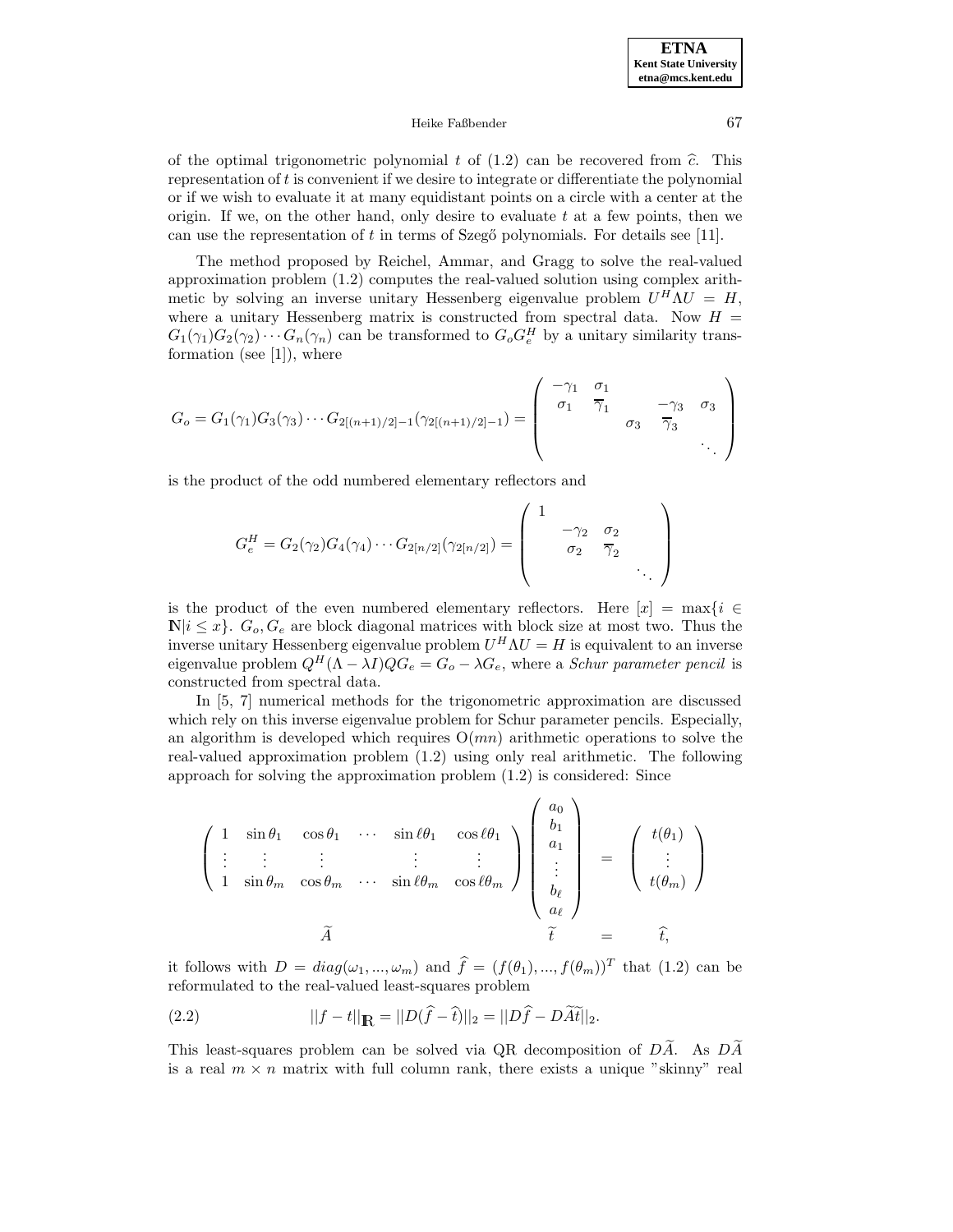QR decomposition  $\tilde{Q}_1\tilde{R}_1$  of  $D\tilde{A}$  where  $\tilde{Q}_1 \in \mathbb{R}^{m \times n}$  has orthonormal columns and  $\widetilde{R}_1 \in \mathbb{R}^{n \times n}$  is upper triangular with positive diagonal entries [8, Theorem 5.2.2]. The solution of (2.2) is thus given by  $\widetilde{t} = \widetilde{R}_1^{-1} \widetilde{Q}_1^H D \widehat{f}$ .

In [5, 7] an approach to compute the QR decomposition is presented that is based on computational aspects associated with a family of Laurent polynomials orthogonal with respect to an inner product on the unit circle. These orthogonal Laurent polynomials are closely related to the Szegő polynomials (see [5, 6]).

Observe that

$$
D\widetilde{A} = \frac{1}{2}\kappa(\Lambda, q, \ell)F
$$

with  $\Lambda$ andq as before, and with

$$
\kappa(\Lambda, q, \ell) = [q, \Lambda q, \Lambda^H q, \Lambda^2 q, (\Lambda^H)^2 q, ..., \Lambda^\ell q, (\Lambda^H)^\ell q] \in \mathbb{C}^{m \times (2\ell+1)}
$$
  
and  $F = diag(2, \begin{bmatrix} -i & 1 \\ i & 1 \end{bmatrix}, ... \begin{bmatrix} -i & 1 \\ i & 1 \end{bmatrix}).$ 

The following consequence of the Implicit Q Theorem can be used to compute the QR decomposition of  $\kappa(\Lambda,q,\ell)$ : If there exist unitary matrices Q and P such that  $Q(\Lambda - \lambda I)P = G_o - \lambda G_e$  is an unreduced Schur parameter pencil (with positive complementary Schur parameters), then the QR decomposition of  $\kappa(\Lambda,q,\ell)$  is given by  $\sigma_0 Q R$  with  $R = \kappa(G_o G_e^H, e_1, \ell)$ . The construction of such a Schur parameter pencil from spectral data, here contained in  $\Lambda$  and  $q$ , is an inverse eigenproblem. Thus the best trigonometric approximation to  $f$  can be computed via solving this inverse eigenproblem. The elements of Q can be interpreted as the values of Laurent polynomials orthogonal with respect to an inner product on the unit circle. Solving the inverse eigenvalue problem  $Q(\Lambda - \lambda I)P = G_o - \lambda G_e$  is equivalent to computing values of orthogonal Laurent polynomials. Making use of the parametrization of  $G_o, G_e^H$  an efficient and reliable algorithm for solving the inverse eigenvalue problem for Schur parameter pencils is developed in [5, 7]. An adaption of this scheme to the computation of the vector  $t' = Q_1^H D f$  can be given, which requires  $O(mn)$  arithmetic operations  $(Q_1)$  denotes again the first n columns of Q. The computation of R implicitly yields the Cholesky factorization of a bordered block-Toeplitz-plus-block-Hankel matrix with  $2 \times 2$  blocks. After computing the vector t', the least-squares solution  $\tilde{t} = 2\sigma_0^{-1}F^{-1}R_1^{-1}t'$  of (2.2) can therefore be obtained using an algorithm closely related to the Levinson algorithm. Algorithms for inverting the upper square subblock of R which require only  $O(n^2)$  arithmetic operations are given in [5, 7]. Thus the least-squares solution t of (2.2) can be constructed in  $O(mn + n^2)$  arithmetic operations.

Finally, in [5, 7] algorithms for computing the unique "skinny" real-valued QR decomposition  $DA = Q_1R_1$  are developed, which use only real arithmetic and require merely  $O(mn)$  arithmetic operations. For that purpose the effect of the transformation matrix  $Q_1$  on the real and imaginary part of  $\Lambda = diag(z_1,...,z_m)$  $diag(\cos\theta_1,...,\cos\theta_m) + i \ diag(\sin\theta_1,...,\sin\theta_m)$  is considered. This motivated the following theorem [5, 7]:

THEOREM 2.1. Let  $n = 2\ell + 1 < m$ . Let  $C, S \in \mathbb{R}^{m \times m}$  be symmetric matrices with  $C^2 + S^2 = I$  and  $CS = SC$ . Let  $u = (\omega_1, ..., \omega_m)^T \in \mathbb{R}^m$  with  $u^T u = 1$ . There exists a unique  $m \times n$  matrix  $\hat{Q}$  with orthonormal columns such that

$$
\hat{Q}^T C \hat{Q} = X
$$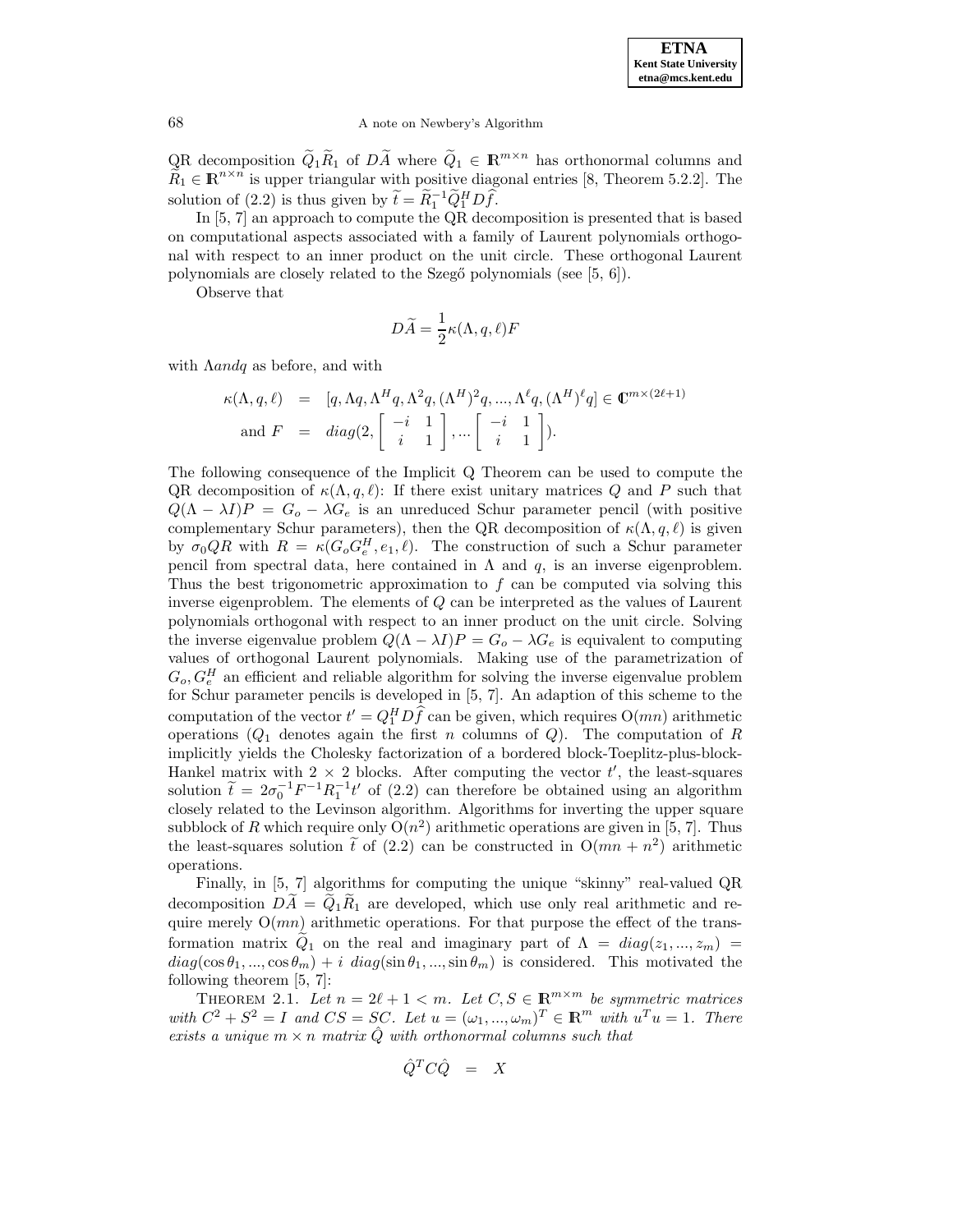**ETNA Kent State University etna@mcs.kent.edu**

Heike Faßbender 69

$$
\begin{array}{rcl}\n\hat{Q}^T S \hat{Q} &=& Y \\
\hat{Q} e_1 &=& u\n\end{array}
$$

where X is a  $(2\ell + 1) \times (2\ell + 1)$  symmetric pentadiagonal matrix of the form

 $\int x x \in \Theta$  $\begin{array}{c} \hline \rule{0pt}{2.5ex} \rule{0pt}{2.5ex} \rule{0pt}{2.5ex} \rule{0pt}{2.5ex} \rule{0pt}{2.5ex} \rule{0pt}{2.5ex} \rule{0pt}{2.5ex} \rule{0pt}{2.5ex} \rule{0pt}{2.5ex} \rule{0pt}{2.5ex} \rule{0pt}{2.5ex} \rule{0pt}{2.5ex} \rule{0pt}{2.5ex} \rule{0pt}{2.5ex} \rule{0pt}{2.5ex} \rule{0pt}{2.5ex} \rule{0pt}{2.5ex} \rule{0pt}{2.5ex} \rule{0pt}{2.5ex} \$  $x \quad x \quad x \quad \oplus$  $\oplus$  x x  $\oplus$  $\oplus$  x x  $\oplus$ ... ... ... ... ...  $\oplus$  x x  $\oplus$  $\oplus$  x x x  $\oplus$  x x  $\setminus$  $\begin{array}{c} \hline \end{array}$ 

with  $x_{j+2,j} > 0$  and Y is a  $(2\ell + 1) \times (2\ell + 1)$  symmetric bordered block tridiagonal matrix of the form



with  $y_{21} > 0$ ,  $y_{2j+3,2j} < 0$  and  $y_{2j+2,2j-1} = 0$ . (Here x denotes any real-valued,  $\oplus$  any  $positive\ and\ominus\ any\ negative\ matrix\ element.$  )

The existence proof in [5] constructs the matrices  $\tilde{Q}_1, X$  and Y columnwise in a Lanczos-like style from the equations

$$
C\widetilde{q}_j = Q_1 x_j \text{ and}
$$
  

$$
S\widetilde{q}_j = \widetilde{Q}_1 y_j.
$$

The first column of  $\tilde{Q}_1$  is given, the second column is found using the equation  $S\tilde{q}_1$  =  $Q_1y_1$ . The subsequent columns of  $Q_1$  can be computed using only the equation  $C\tilde{q}_j =$  $\tilde{Q}_1x_j$ . This construction leads to an  $O(mn)$  algorithm for the computation of  $\tilde{Q}_1, X$ and  $Y$ . A problem (as in every Lanczos-like algorithm) is the loss of orthogonality between the columns of  $\tilde{Q}_1$ . In [5, 7] algorithms which require  $O(mn)$  arithmetic operations and avoid this problem are developed, as well as an algorithm to compute  $\widetilde{R}_1^{-1}$  which requires  $O(n^2)$  operations. These algorithms construct the real-valued least-squares solution  $\tilde{t}$  of (2.2) in  $O(mn + n^2)$  arithmetic operations using only real arithmetic.

In [10] Newbery presents an algorithm for the discrete least-squares approximation by trigonometric functions which is closely related to the algorithms mentioned above. The algorithm solves the least-squares approximation problem (1.1) using real arithmetic. This  $O(n^2)$  algorithm is given in Section 3. Its connection to the algorithms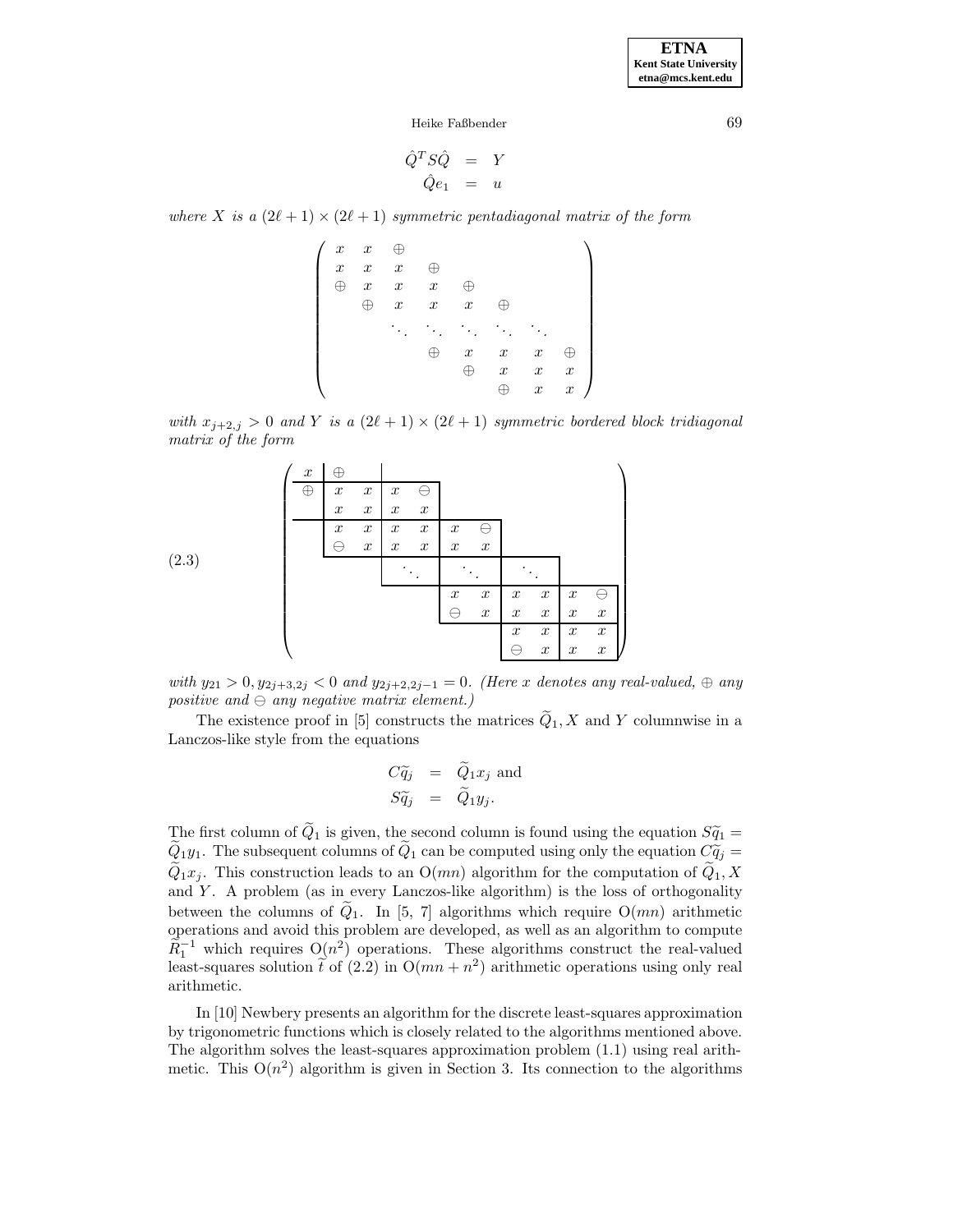mentioned above is described in Section 4. It will be seen that Newbery's algorithm can be interpreted as constructing a QR decomposition of  $DA$  in (2.2). Especially the Q-factor of the QR decomposition is constructed columnwise in a Lanczos-like fashion similar to the way the matrix  $Q$  is constructed in the existence proof of Theorem 2.1.

**3. The Newbery algorithm.** In [10] Newbery develops an algorithm for computing least-squares approximation by trigonometric polynomials. Newbery constructs trigonometric polynomials  $B_{00}, B_{10}, B_{11}, \ldots$ , with

(3.1) 
$$
B_{00} = 1,
$$

$$
B_{k,k-1} = \sin k\phi + \sum_{j=0}^{k-1} (\tilde{s}_j \sin j\phi + \tilde{c}_j \cos j\phi), \text{ and}
$$

$$
B_{k,k} = s_k \sin k\phi + \cos k\phi + \sum_{j=0}^{k-1} (\hat{s}_j \sin j\phi + \hat{c}_j \cos j\phi),
$$

orthogonal with respect to the inner product  $(B_{rs}, B_{pq}) = \sum_{i=1}^{m} \omega_i^2 B_{rs}(\phi_i) B_{pq}(\phi_i)$ where the  $\{\phi_j\}_{j=1}^m$  are, as before, m distinct values in the interval  $[0, 2\pi)$ .

Newbery presents a variant of the Gram-Schmidt-process to compute  $B_{00}, B_{10}$ ,  $B_{11},\ldots$  Let

$$
B = [b_1, ..., b_{2l+1}]
$$
  
\n
$$
(3.2) = \begin{pmatrix} B_{00}(\phi_1) & B_{10}(\phi_1) & B_{11}(\phi_1) & \cdots & B_{l,l-1}(\phi_1) & B_{ll}(\phi_1) \\ B_{00}(\phi_2) & B_{10}(\phi_2) & B_{11}(\phi_2) & \cdots & B_{l,l-1}(\phi_2) & B_{ll}(\phi_2) \\ \vdots & \vdots & \vdots & \vdots & \vdots & \vdots \\ B_{00}(\phi_m) & B_{10}(\phi_m) & B_{11}(\phi_m) & \cdots & B_{l,l-1}(\phi_m) & B_{ll}(\phi_m) \end{pmatrix},
$$

 $C = diag(\cos \phi_1, ..., \cos \phi_m), S = diag(\sin \phi_1, ..., \sin \phi_m)$  and  $b_1 = (1, ..., 1)^T$ . Then the algorithm for constructing  $B_{00}, B_{10}, B_{11}, \ldots$  can be summarized as follows (for a detailed discussion see [10]).

Newberry's algorithm  
\ninput : 
$$
\phi_1, ..., \phi_m, \omega_1, ..., \omega_m
$$
  
\noutput : B as defined in (3.2)  
\nso = 0  
\nfor  $k = 0, 1, 2, ..., l$   
\nif  $k = 0$   
\nthen  $x = Cb_1$   
\n $y = Sb_1$   
\nelse  $x = 2Cb_{2k+1}$   
\n $y = 2Sb_{2k+1}$   
\nendif  
\n $\alpha_{k2} = (x, b_{2k-1})/(b_{2k-1}, b_{2k-1})$   
\n $\alpha_{k3} = (x, b_{2k})/(b_{2k}, b_{2k})$   
\n $\alpha_{k4} = (x, b_{2k+1})/(b_{2k+1}, b_{2k+1})$   
\n $\beta_{k1} = (y, b_{2k-2})/(b_{2k-2}, b_{2k-2})$   
\n $\beta_{k2} = (y, b_{2k-2})/(b_{2k-1}, b_{2k-1})$   
\n $\beta_{k3} = (y, b_{2k-1})/(b_{2k+1}, b_{2k+1})$   
\n $\beta_{k4} = (y, b_{2k+1})/(b_{2k+1}, b_{2k+1})$   
\n $x^* = x - \alpha_{k2}b_{2k-1} - \alpha_{k3}b_{2k} - \alpha_{k4}b_{2k+1}$   
\n $y^* = y - \beta_{k1}b_{2k-2} - \beta_{k2}b_{2k-1} - \beta_{k3}b_{2k} - \beta_{k4}b_{2k+1}$   
\n $b_{2k+2} = (y' + s_kx')/(1 + s_k^2)$   
\n $\alpha_{k5} = (x^*, b_{2k+2})/(b_{2k+2}, b_{2k+2})$   
\n $b_{2k+3} = x' - \alpha_{k5}b_{2k+2}$   
\n $s_{k+1} = s_k - \alpha_{k5}$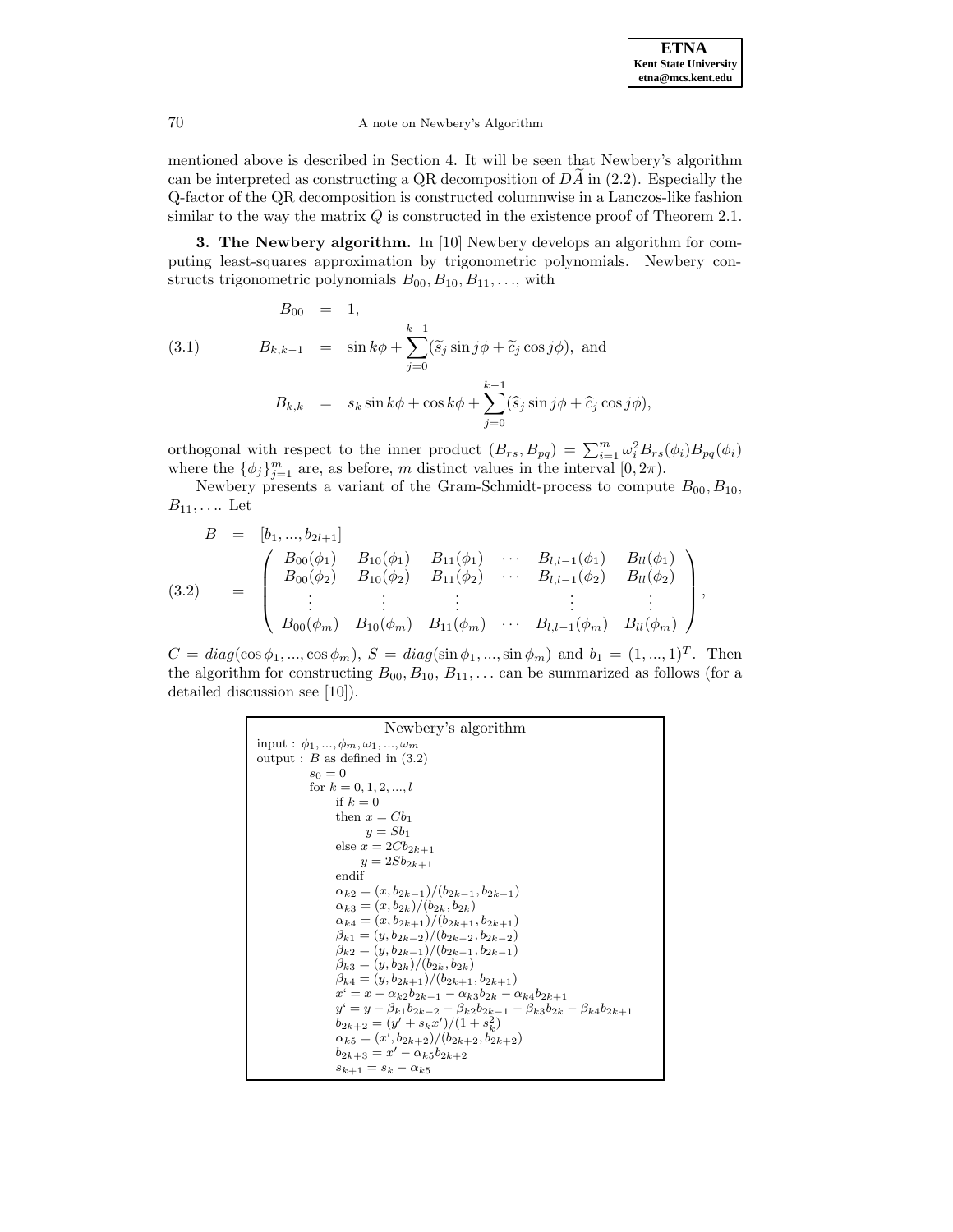**ETNA Kent State University etna@mcs.kent.edu**

### Heike Faßbender 71

As Newbery states "Now that the orthogonal functions have been generated, the rest of the curve-fitting process will follow the conventional pattern" [10, p. 875,line 5-6].

**4. Connection between the algorithms.** First we will see that Newbery's algorithm can be interpreted as computing the QR decompositon of  $D\ddot{A}$ . Using (3.1),  $\cos k\phi$  and  $\sin k\phi$  can be represented by

$$
\cos k\phi = \sum_{j=1}^{k} (\zeta_{kj} B_{jj} + \eta_{kj} B_{j,j-1}) + \zeta_{k0} B_{00} \text{ and}
$$
  

$$
\sin k\phi = B_{k,k-1} + \sum_{j=1}^{k-1} (\mu_{kj} B_{jj} + \nu_{kj} B_{j,j-1}) + \mu_{k0} B_{00},
$$

with properly chosen  $\zeta_{kj}$ ,  $\eta_{kj}$ ,  $\mu_{kj}$  and  $\nu_{kj} \in \mathbb{R}$  ( $\zeta_{kk} = 1$ ). For  $D\widetilde{A}$  from (2.2) we get  $D\widetilde{A} = DBR$  where B as in (3.2) and

$$
R = \begin{pmatrix} 1 & \mu_{10} & \zeta_{10} & \cdots & \mu_{l0} & \zeta_{l0} \\ 0 & 1 & \eta_{11} & \cdots & \nu_{l1} & \eta_{l1} \\ 0 & 0 & 1 & \cdots & \mu_{l1} & \zeta_{l1} \\ \vdots & \vdots & \vdots & \vdots & \vdots & \vdots \\ 0 & 0 & 0 & \cdots & 1 & \eta_{ll} \\ 0 & 0 & 0 & \cdots & 0 & 1 \end{pmatrix}.
$$

Further we obtain

$$
(DB)^{H}(DB) = diag((B_{00}, B_{00}), (B_{10}, B_{10}), (B_{11}, B_{11}), ..., (B_{ll}, B_{ll})).
$$

Let

$$
W = diag(\sqrt{(B_{00}, B_{00})}, \sqrt{(B_{10}, B_{10})}, \sqrt{(B_{11}, B_{11})}, ..., \sqrt{(B_{ll}, B_{ll})}).
$$

Then  $WW = (DB)^H (DB)$  and

$$
(DBW^{-1})^H (DBW^{-1}) = I,
$$

such that  $D\widetilde{A} = (DBW^{-1})(WR)$  is a QR decomposition of  $D\widetilde{A}$ . As the diagonal elements of  $WR$  are positive we can obtain a unique "skinny" QR decomposition from  $(DBW^{-1})(WR)$ . Thus Newbery's algorithm implicitly computes the QR decomposition of  $D\widetilde{A}$  in (2.2) and therefore solves the approximation problem (1.2).

Modifying Newbery's algorithm such that  $DBW^{-1}$  is computed instead of B, we can see that the algorithm can be regarded as a Lanczos-like algorithm. For this consider

$$
(4.1) \t CQ = QX, \t SG = QY
$$

columnwise where  $C = diag(cos \theta_1, ..., cos \theta_m)$ , and  $S = diag(sin \theta_1, ..., sin \theta_m)$  as before,  $X$  is a symmetric pentadiagonal matrix with positive entries in the second subdiagonal, and Y is a symmetric bordered block tridiagonal matrix of the form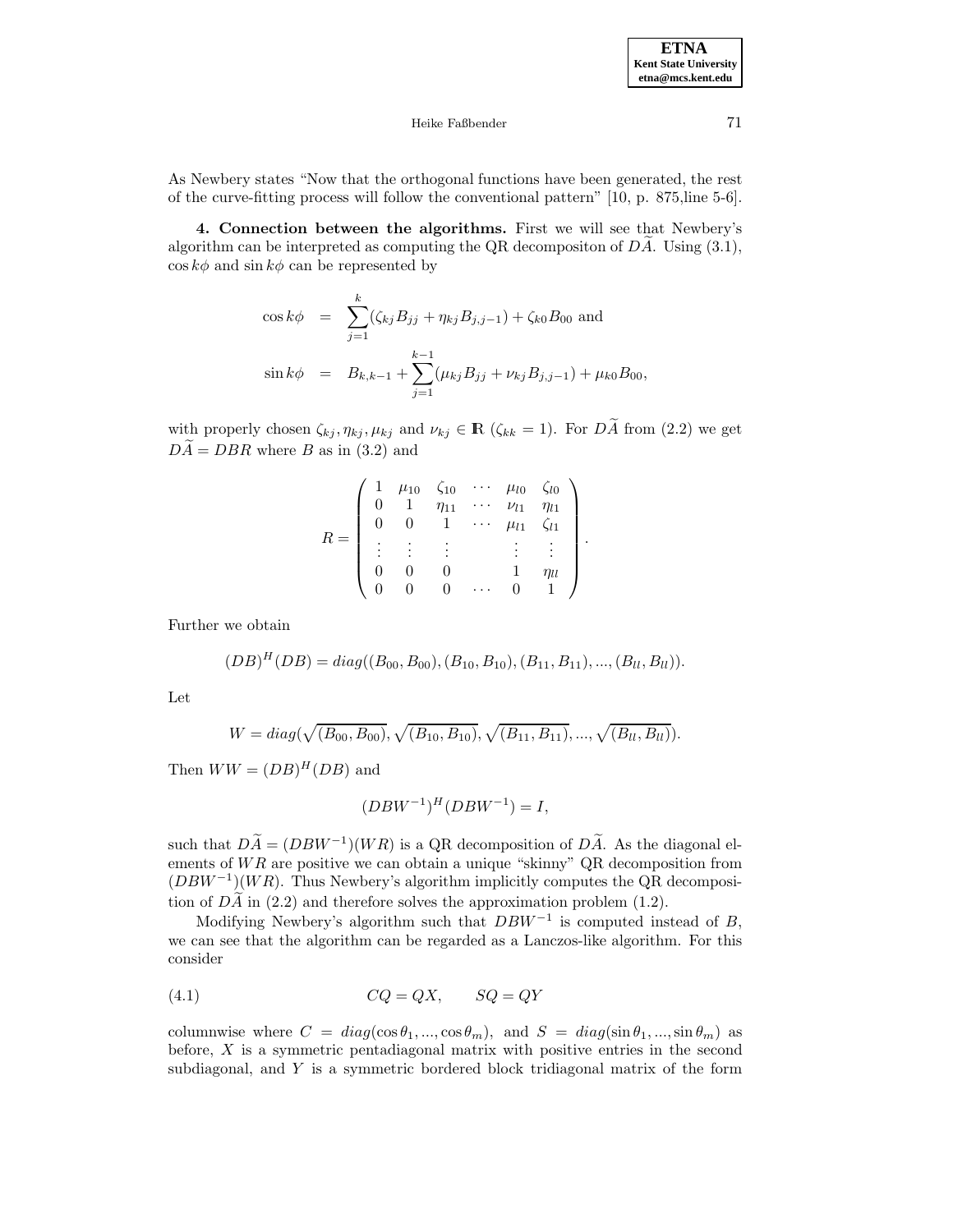$(2.3)$  as in Theorem 2.1. The odd numbered columns  $1, 3, 5, ..., 2l + 1$  of the above equations (4.1) give

$$
Cq_{2k+1} = Qx_{2k+1}
$$
  
\n(4.2) =  $x_{2k-1,2k+1}q_{2k-1} + x_{2k,2k+1}q_{2k} + x_{2k+1,2k+1}q_{2k+1}$   
\n $+ x_{2k+2,2k+1}q_{2k+2} + x_{2k+3,2k+1}q_{2k+3}$  and  
\n
$$
Sq_{2k+1} = Qy_{2k+1}
$$
  
\n(4.3) =  $y_{2k-2,2k+1}q_{2k-2} + y_{2k-1,2k+1}q_{2k-1} + y_{2k,2k+1}q_{2k}$   
\n $+ y_{2k+1,2k+1}q_{2k+1} + y_{2k+2,2k+1}q_{2k+2} + y_{2k+3,2k+1}q_{2k+3}$ .

Assume that  $q_1, q_2, \ldots q_{2k+1}$  are known, then

$$
x_{j,2k+1} = q_j^T C q_{2k+1}, j = 2k - 1, 2k, 2k + 1 \text{ and}
$$
  
\n
$$
y_{j,2k+1} = q_j^T S q_{2k+1}, j = 2k - 2, 2k - 1, 2k, 2k + 1
$$

can be computed. This corresponds to the computation of  $\alpha_{k2}$ ,  $\alpha_{k3}$ ,  $\alpha_{k4}$ ,  $\beta_{k1}$ ,  $\beta_{k2}$ ,  $\beta_{k3}$ ,  $\beta_{k4}$  in the modified Newbery algorithm. The terms x' and y' of the modified Newbery algorithm correspond to the following transformations of (4.2), (4.3)

$$
\begin{array}{rcl}\n\check{x} &:=& Cq_{2k+1} - x_{2k-1,2k+1}q_{2k-1} - x_{2k,2k+1}q_{2k} - x_{2k+1,2k+1}q_{2k+1} \\
&=& x_{2k+2,2k+1}q_{2k+2} + x_{2k+3,2k+1}q_{2k+3}, \\
\check{y} &:=& Sq_{2k+1} - y_{2k-2,2k+1}q_{2k-2} - y_{2k-1,2k+1}q_{2k-1} - y_{2k,2k+1}q_{2k} - y_{2k+1,2k+1}q_{2k+1} \\
&=& y_{2k+2,2k+1}q_{2k+2} + y_{2k+3,2k+1}q_{2k+3}.\n\end{array}
$$

The computation of  $b_{2k+2}$  and  $b_{2k+3}$  in the modified Newbery algorithm corresponds to the computation of  $q_{2k+2}$  and  $q_{2k+3}$  respectively. Using

$$
\check{x} - x_{2k+2,2k+1}q_{2k+2} = x_{2k+3,2k+1}q_{2k+3}
$$

in the equation for  $\check{y}$  yields

$$
\begin{array}{rcl}\n\widetilde{y} - \frac{y_{2k+3,2k+1}}{x_{2k+3,2k+1}} \widetilde{x} & = & \big( y_{2k+2,2k+1} - \frac{x_{2k+2,2k+1}}{x_{2k+3,2k+1}} \big) q_{2k+2} \\
& = & a q_{2k+2},\n\end{array}
$$

where

$$
a:=||\breve{y}-\frac{y_{2k+3,2k+1}}{x_{2k+3,2k+1}}\breve{x}||.
$$

So far we have computed neither  $y_{2k+3,2k+1}$  nor  $x_{2k+3,2k+1}$ . Let us assume for the moment that  $\frac{y_{2k+3,2k+1}}{x_{2k+3,2k+1}}$  can be determined. Thus we are assuming that  $q_{2k+2}$  is known. Then we can compute

$$
x_{2k+2,2k+1} = q_{2k+2}^T C q_{2k+1}
$$

(corresponds to  $\alpha_{k5}$ ), as well as

$$
x_{2k+3,2k+1}q_{2k+3} = \check{x} - x_{2k+2,2k+1}q_{2k+2}
$$

where

$$
x_{2k+3,2k+1} = ||\ddot{x} - x_{2k+2,2k+1}q_{2k+2}||.
$$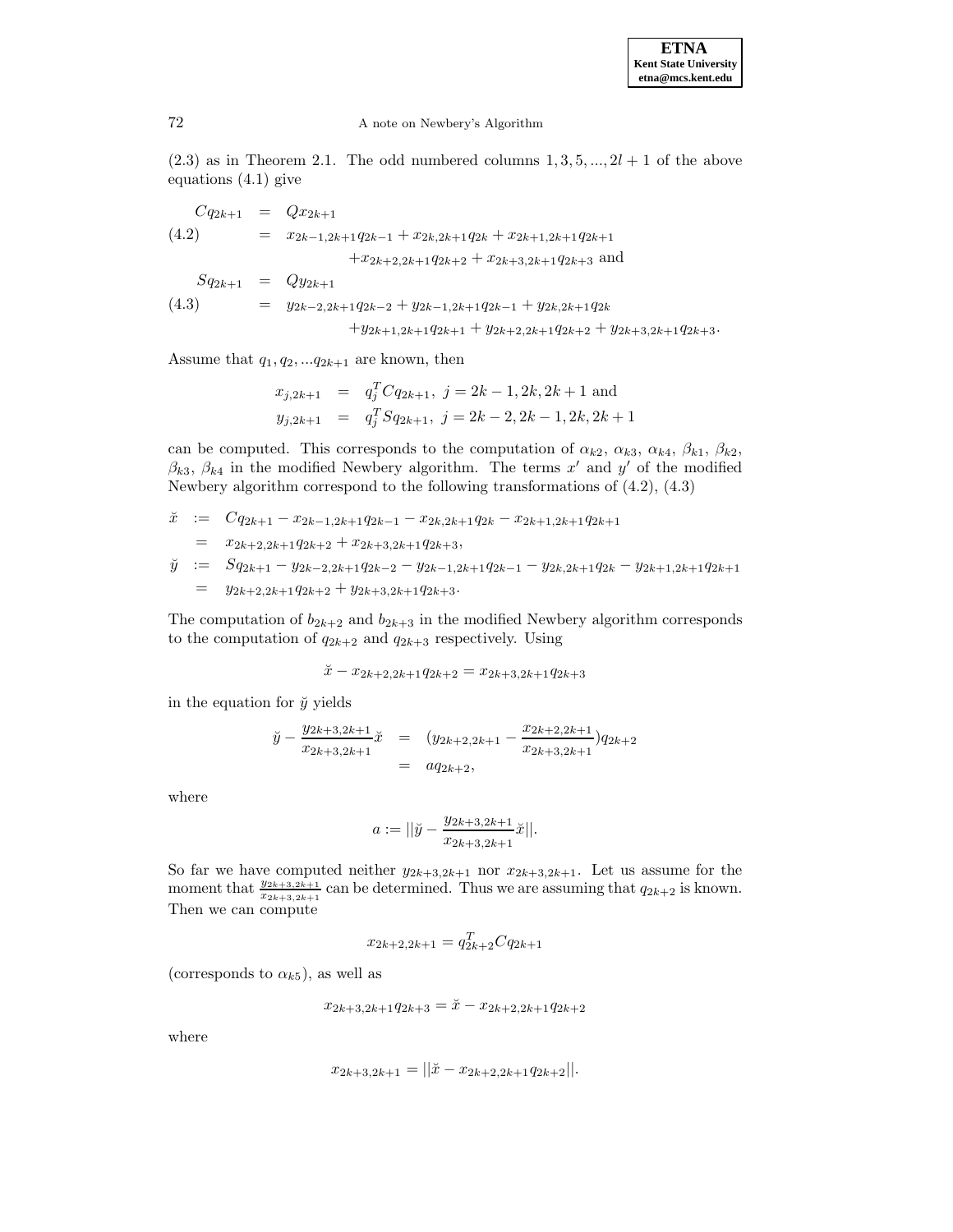## Heike Faßbender 73

Thus we have shown that in case we can compute  $\frac{y_{2k+3,2k+1}}{x_{2k+3,2k+1}}$ , Newbery's algorithm can be interpreted as computing a matrix  $Q$  with orthonormal columns that simultaneously transforms the matrix  $C = diag(\cos \theta_1, ..., \cos \theta_m)$  to symmetric pentadiagonal form and the matrix  $S = diag(\sin \theta_1, ..., \sin \theta_m)$  to symmetric bordered block tridiagonal form  $(2.3)$ .

It remains to be shown that we can compute  $\frac{y_{2k+3,2k+1}}{x_{2k+3,2k+1}}$ . As  $q_1, q_2, ... q_{2k+1}$  are known, we have from  $(4.1)$  for the  $(2k-1)$ st columns

$$
q_{2k+1} = x_{2k+1,2k-1}^{-1} (Cq_{2k-1} + x_{2k-3,2k-1} q_{2k-3} + x_{2k-2,2k-1} q_{2k-2} + x_{2k-1,2k-1} q_{2k-1} + x_{2k,2k-1} q_{2k}),
$$
  

$$
Sq_{2k-1} = \sum_{j=-2}^{3} y_{2k+j-2,2k-1} q_{2k+j-2},
$$

and

$$
x_{2k+j-2,2k+3} = 0, \t j = -2, -1, 0, 1, 2,
$$
  
\n
$$
x_{2k+3,2k+1} \neq 0,
$$
  
\n
$$
y_{2k+1,2k-1} \neq 0.
$$

Thus we obtain

$$
y_{2k+3,2k+1} = q_{2k+3}^T Sq_{2k+1}
$$
  
\n
$$
= x_{2k+1,2k-1}^{-1} q_{2k+3}^T C Sq_{2k-1}
$$
  
\n
$$
= x_{2k+1,2k-1}^{-1} \sum_{j=-2}^3 y_{2k+j-2,2k-1} q_{2k+3}^T C q_{2k+j-2}
$$
  
\n
$$
= x_{2k+1,2k-1}^{-1} \sum_{j=-2}^3 y_{2k+j-2,2k-1} x_{2k+3,2k+j-2}
$$
  
\n
$$
= x_{2k+1,2k-1}^{-1} y_{2k+1,2k-1} x_{2k+3,2k+1},
$$

such that

$$
\frac{y_{2k+3,2k+1}}{x_{2k+3,2k+1}} = \frac{y_{2k+1,2k-1}}{x_{2k+1,2k-1}}.
$$

Hence  $\frac{y_{2k+3,2k+1}}{x_{2k+3,2k+1}}$  can be determined. Therefore we have shown that Newbery's algorithm can be regarded as a Lanczos-like algorithm. It builds up the matrix Q columnwise from the equations (4.1) using only the odd-numbered columns. Newbery's algorithm can be seen as computing implicitly the QR decomposition of  $DA$ (2.2).

**5. Concluding Remarks.** Numerical experiments that compare the different methods for solving the trigonometric approximation problem (1.2) are given in [5, 7]. These experiments have shown that generally the method proposed in [5, 7] which solves (2.2) using complex arithmetic via the inverse eigenproblem  $Q(\Lambda - \lambda I)P =$  $G_o - \lambda G_e$  produces more accurate results than the method proposed by Reichel, Ammar and Gragg (we will call this method RAG for the rest of this section). On the other hand, the method proposed in [5, 7] requires about 3 times as much time